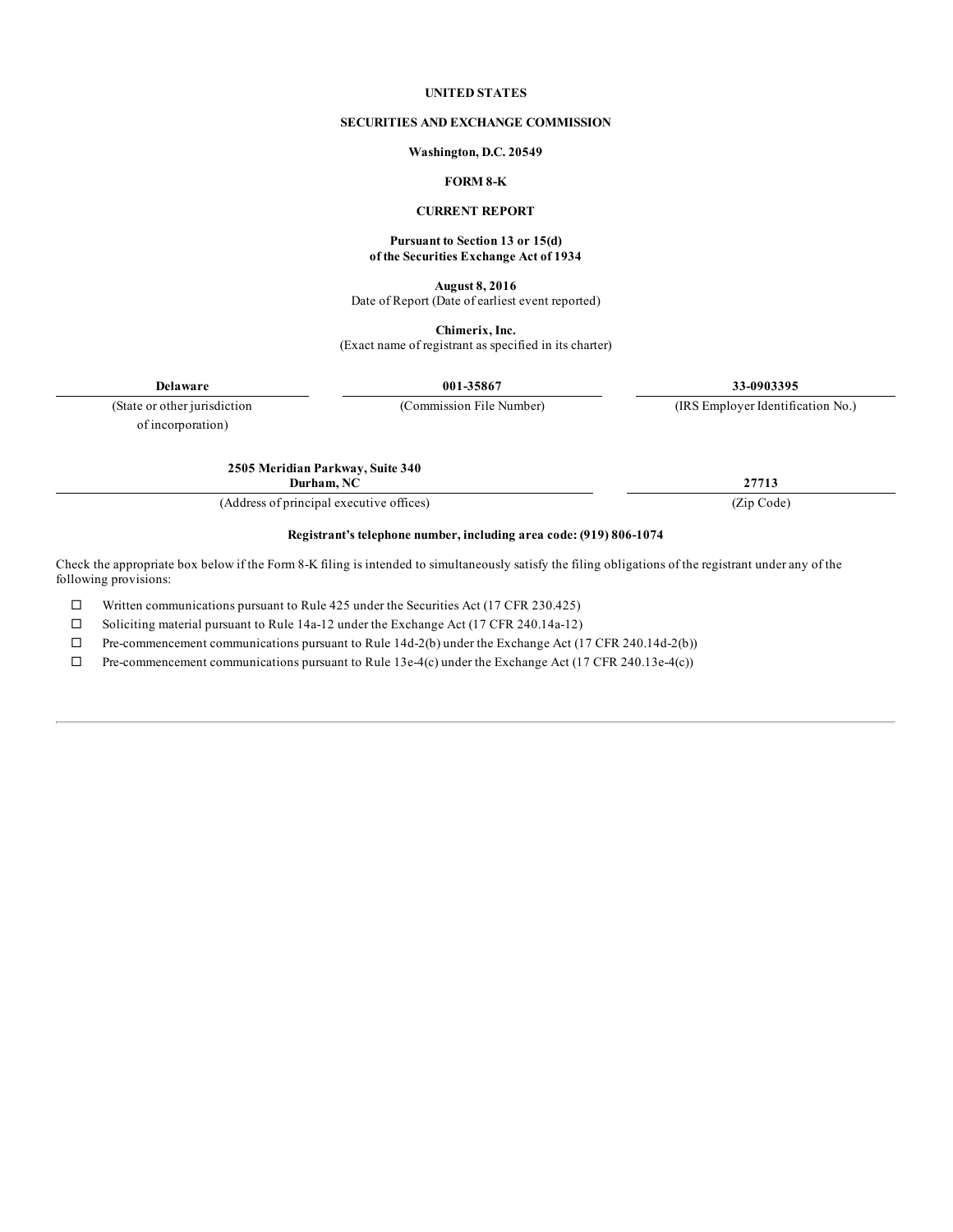### **Item 2.02 Results of Operations and Financial Condition.**

On August 8, 2016, we announced our financial results for the second quarter ended June 30, 2016 in the press release attached hereto as Exhibit 99.1 and incorporated herein by reference.

The information in this Item 2.02 and the attached Exhibit 99.1 is being furnished and shall not be deemed "filed" for the purposes of Section 18 of the Securities and Exchange Act of 1934, as amended, or otherwise subject to the liabilities of that Section. The information in this Item 2.02 and the attached Exhibit 99.1 shall not be incorporated by reference into any registration statement or other document pursuant to the Securities Act of 1933, as amended.

### **Item 9.01 Financial Statements and Exhibits.**

#### (d)Exhibits

| Exhibit No. | Description                                           |
|-------------|-------------------------------------------------------|
| 99.1        | Press Release of Chimerix, Inc. dated August 8, 2016. |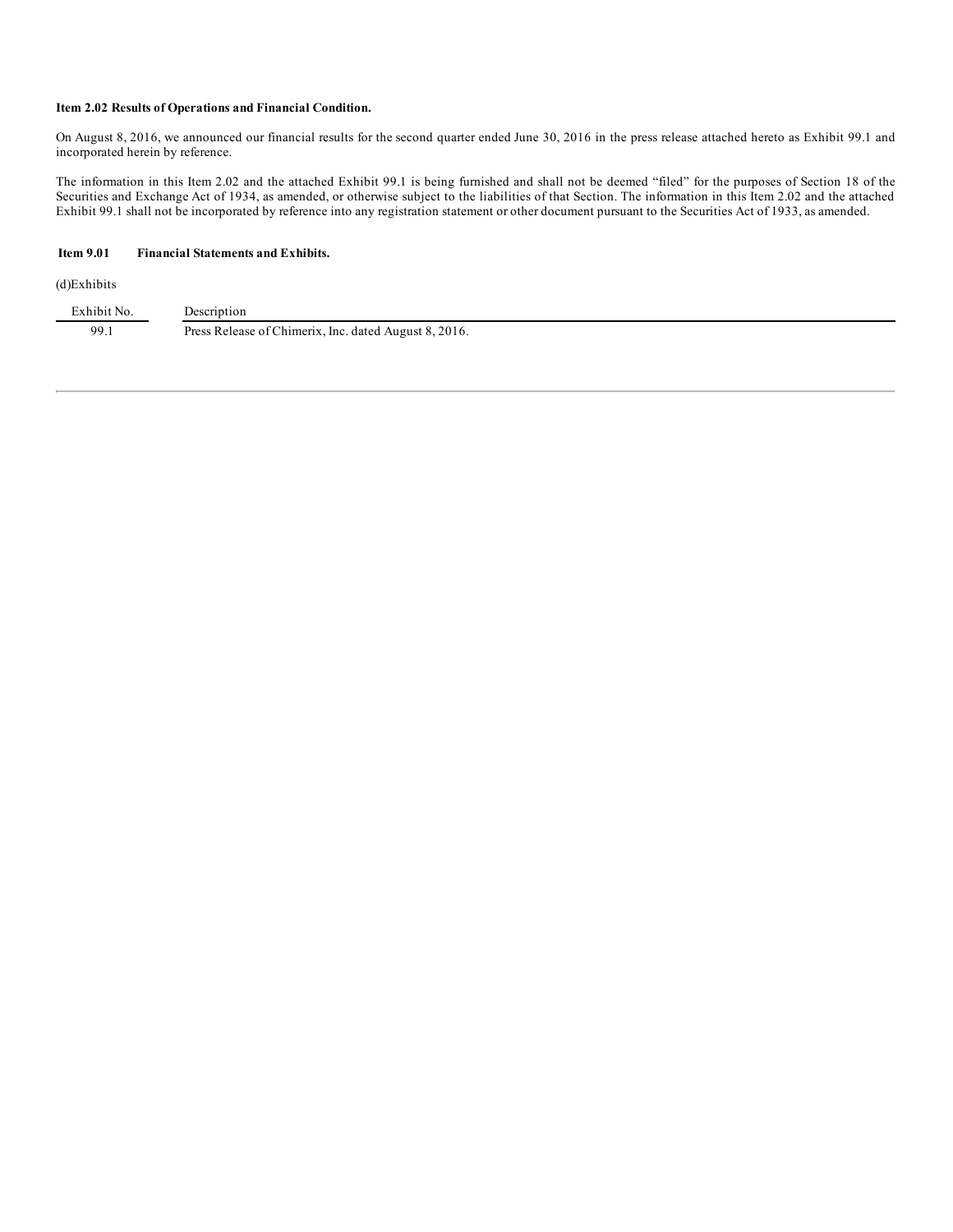### **SIGNATURES**

Pursuant to the requirements of the Securities Exchange Act of 1934, the Registrant has duly caused this report to be signed on its behalf by the undersigned hereunto duly authorized.

#### **Chimerix, Inc.**

Dated: August 8, 2016

By: /s/ Timothy W. Trost

Timothy W. Trost Senior Vice President, Chief Financial Officer and Corporate Secretary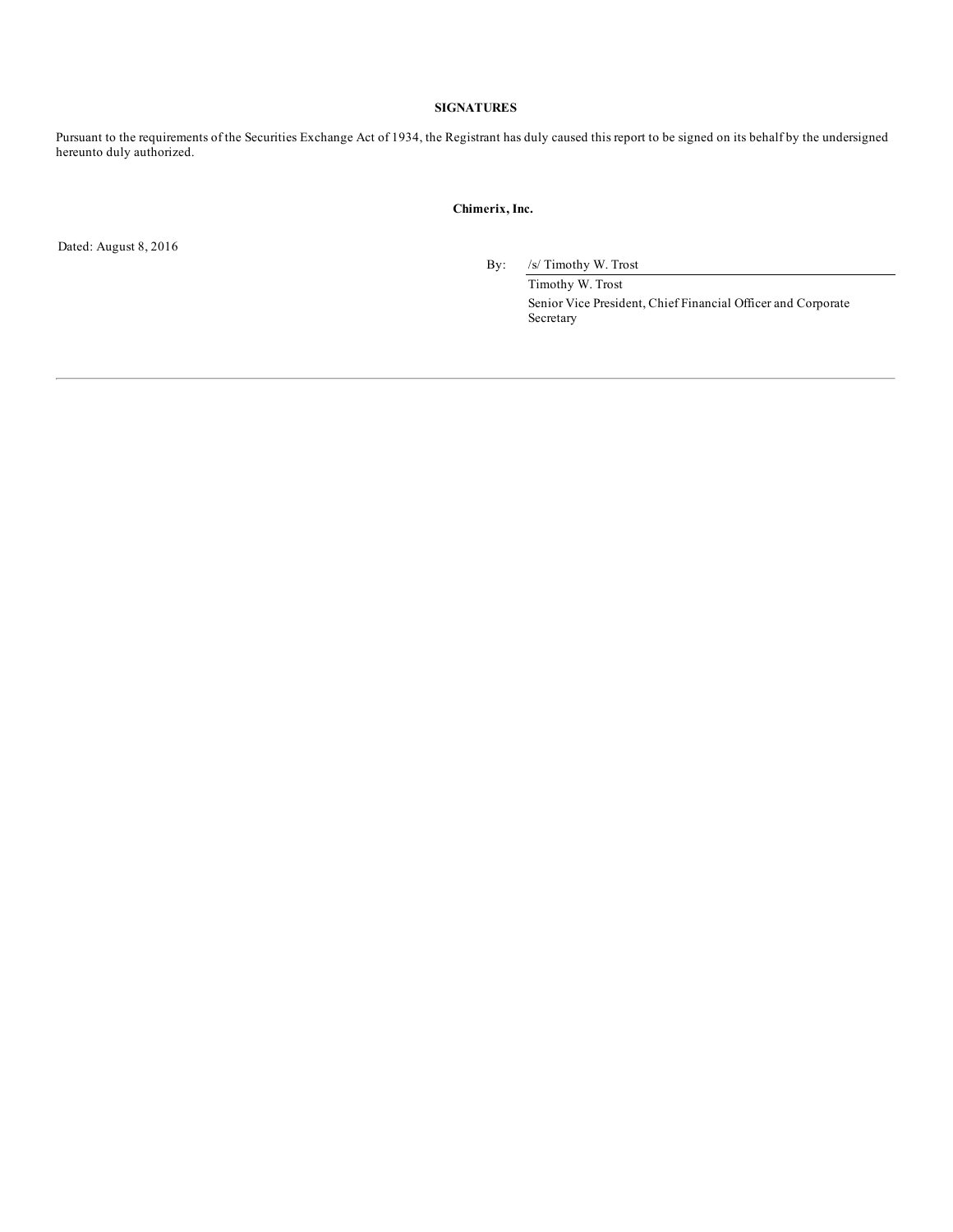# **INDEX TO EXHIBITS**

Exhibit No. Description 99.1 Press Release of Chimerix, Inc. dated August 8, 2016.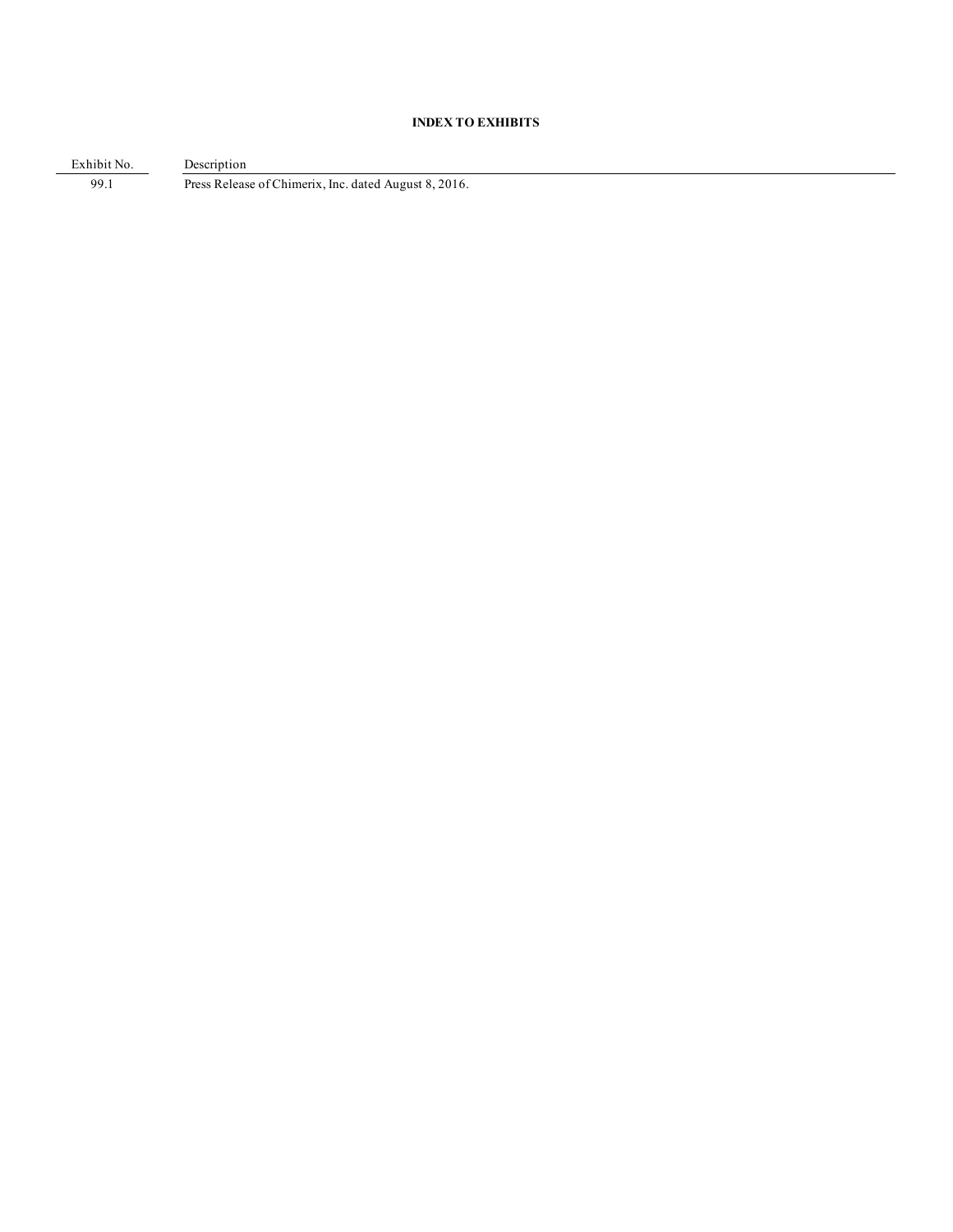

# **Chimerix Announces Second Quarter 2016 Financial Results**

- *European Commission Granted Orphan Drug Designation for Brincidofovir for the Treatment of Adenovirus -*

*- Conference Call at 8:30 a.m. ET Today -*

DURHAM, N.C., August 8, 2016 -- Chimerix (NASDAQ: CMRX), a biopharmaceutical company developing novel antivirals to address unmet medical needs, today reported financial results and provided a corporate update for the second quarter ended June 30, 2016.

"We believe that the results of our ongoing development program for brincidofovir have demonstrated clear clinical evidence of its potent antiviral activity against three important DNA viruses: smallpox, cytomegalovirus, and adenovirus. We are continuing to increase our understanding of brincidofovir's antiviral potential in each of these areas and are actively pursuing trial designs that will provide a clear regulatory path forward for brincidofovir," said M. Michelle Berrey, MD, MPH, President and CEO of Chimerix.

"We also remain committed to understanding the potential broad spectrum efficacy of brincidofovir against other viruses, such as BK virus, and will soon be in clinical testing of a promising intravenous formulation that we believe will address the gastrointestinal side effects that affected outcomes in the Phase 3 SUPPRESS trial for prevention of CMV in hematopoietic cell transplant recipients. We are also investigating alternative formulations of brincidofovir for long-term use in the solid organ transplant setting. With the patent life for brincidofovir extending until 2034 and our strong cash position, we believe it is critical to progress these efforts while continuing to work closely with both U.S. and EU regulators."

# **Program Updates:**

## **Brincidofovir for Adenovirus**

In May, Chimerix provided topline results from an interim analysis of the AdVise study that showed a strong antiviral effect, correlated with overall survival, in patients treated with brincidofovir. Results of the AdVise study demonstrated the potent antiviral activity of brincidofovir in patients with life-threatening adenovirus infection, suppressing levels in the blood to undetectable in more than 80 percent of pediatric subjects. This effect was observed even among those whose immune system had not yet rebounded following their stem cell transplant. Rapid virologic response (99 percent decline or below the limit of detection at week four) was correlated with improved survival to 24 weeks after initiation of brincidofovir in both adult and pediatric subjects with disseminated disease.

Additional 24 week data results from the AdVise study will be presented October 26-30 at IDWeek in New Orleans, LA. Chimerix has also been conducting data analyses to identify risk factors that are associated with poor outcomes and mortality.

"The AdVise study was the largest clinical study ever conducted in patients with serious adenovirus infections, and we are proud to be advancing development in the field as the first company to attempt to treat this life-threatening condition. We see firsthand the clear unmet need in this area from continued demand of approximately one patient per day for brincidofovir through our Expanded Access trial and Named Patient Program in the U.S. and EU," said Garrett Nichols, MD, MS, Chief Medical Officer at Chimerix.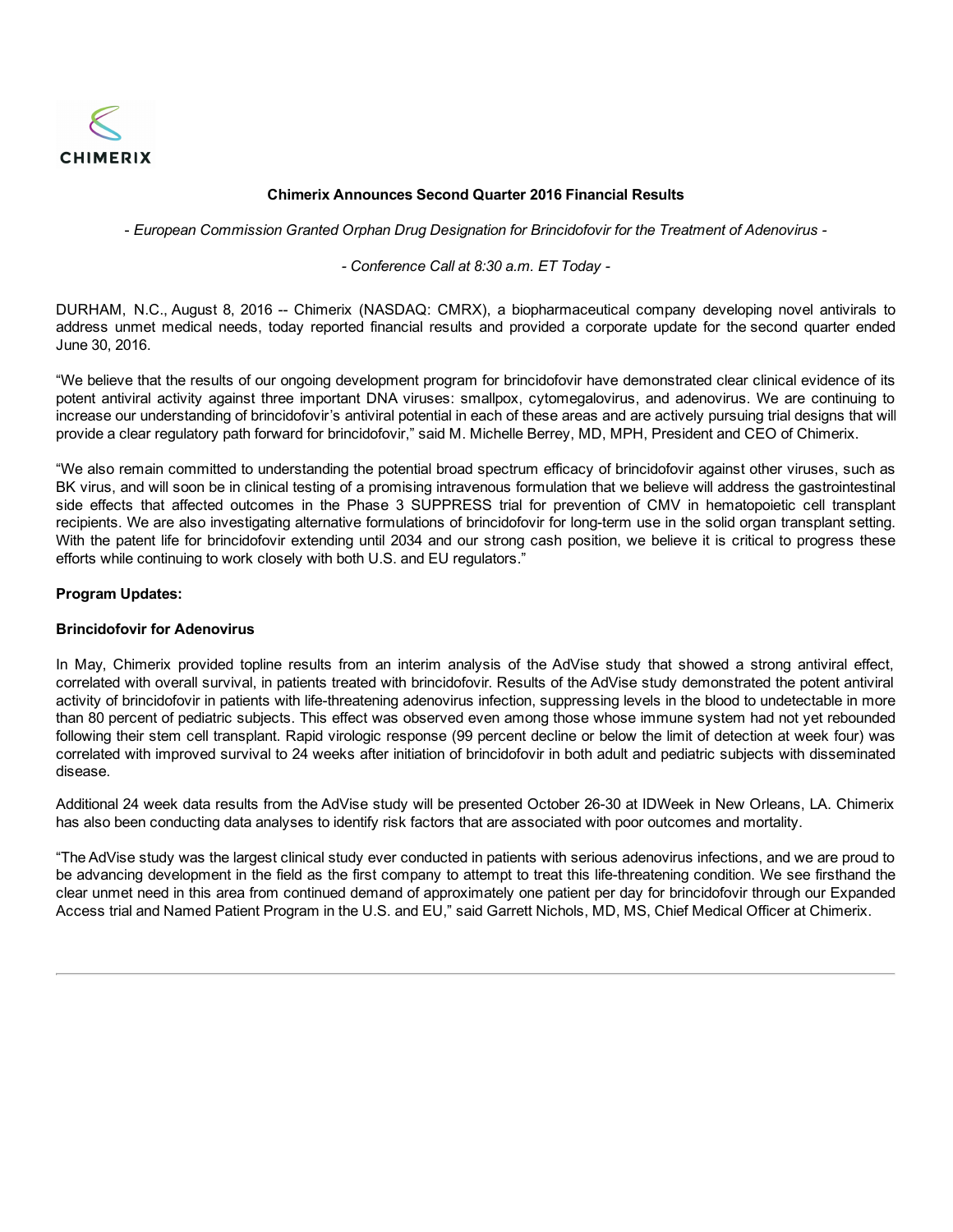The Company also announced that it is discussing the design of an additional comparative trial in patients with serious adenovirus infection to support a potential regulatory application, with the U.S. Food and Drug Administration (FDA) and European regulators, and will provide further guidance regarding trial initiation upon completion of the trial design.

"As we look ahead to continued research of brincidofovir in adenovirus, we are pleased that the European Commission granted orphan drug designation for brincidofovir for the treatment of adenovirus," Dr. Nichols added. Companies that obtain orphan designation benefit from a number of incentives in the European Union, including scientific advice specific for designated orphan medicines and market exclusivity for 10 years with an additional two years for medicines that have complied with an agreed pediatric investigation plan.

# **Investigation of New Brincidofovir Formulations**

Chimerix continues to advance its intravenous (IV) formulation of brincidofovir, and expects to initiate a first-in-human study during the second half of 2016 to establish target exposure levels and safety data. Chimerix plans to apply these data to develop IV brincidofovir as a potential candidate for the prevention of cytomegalovirus (CMV) and other viruses after hematopoietic cell transplantation, and the treatment of BK virus and CMV after solid organ transplantation. Preclinical results to date have demonstrated the potential for IV brincidofovir to decrease the gastrointestinal side effects observed with orally-administered brincidofovir, when administered early after stem cell transplant.

The Company is also exploring other novel formulations to enable potential longer-term use in the solid organ transplant setting.

# **Brincidofovir for Smallpox**

The development of brincidofovir for smallpox continues, in collaboration with the Biomedical Advanced Research and Development Authority (BARDA). Upon completion of the second animal efficacy study of brincidofovir in a smallpox model, the Company plans to meet with the FDA to discuss any additional required data for a regulatory decision for brincidofovir for the treatment of smallpox. Chimerix has provided regulators with information regarding the safety and tolerability of a short course of brincidofovir oral tablets as intended for use as a medical countermeasure in the event of a smallpox bioterror attack.

## **Second Quarter 2016 Financial Results**

Net loss decreased to \$18.1 million, or \$0.39 per basic and diluted share, for the second quarter of 2016 compared to a net loss of \$24.8 million, or \$0.59 per basic and diluted share during the same period in 2015.

Revenues for the second quarter of 2016 decreased to \$1.8 million compared to \$4.1 million for the same period in 2015. A portion of the revenue during these periods related to reimbursable expenses associated with the Company's ongoing development contract with BARDA and in 2015 revenues also included \$1.5 million of deferred revenue related to the Company's collaboration and license agreement with ContraVir Pharmaceuticals.

Research and development expenses decreased to \$13.8 million for the second quarter of 2016, compared to \$21.9 million for the same period in 2015. This decrease was primarily due to a decrease in the Company's clinical trial expenses with the completion of the Phase 3 SUPPRESS and AdVise trials and close-out of the kidney trials, partially offset by an increase in costs related to the development of the IV formulation of brincidofovir and the Expanded Access Program.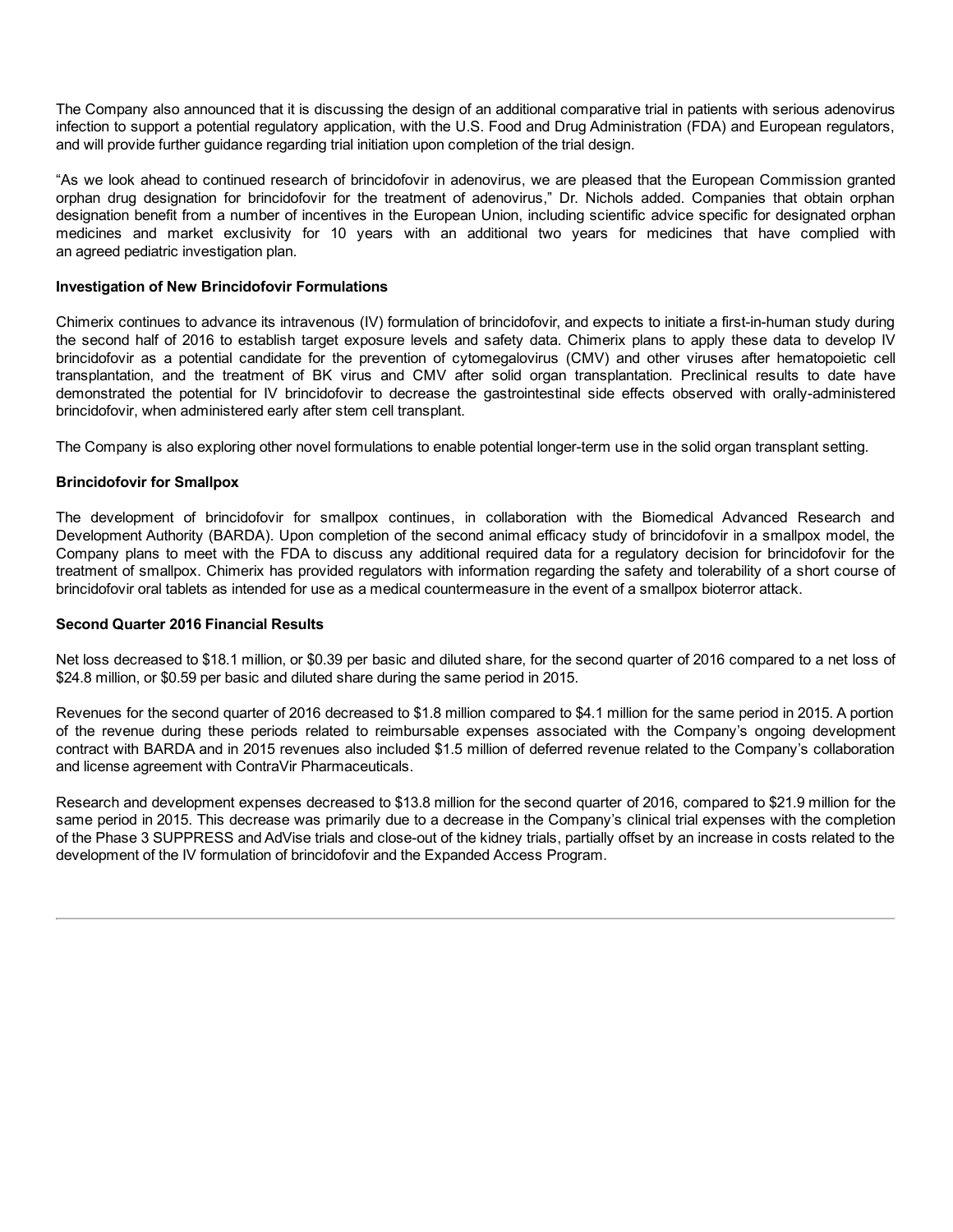General and administrative expenses decreased to \$6.6 million for the second quarter of 2016, compared to \$7.2 million for the same period in 2015. The decrease was primarily due to a decrease in commercialization expense.

Loss from operations was \$18.5 million for the second quarter of 2016, compared to a loss from operations of \$25.0 million for the same period in 2015. The decreased loss was primarily due to lower research and development expenses, and general and administrative expenses, as previously discussed.

Chimerix's balance sheet at June 30, 2016 included \$301.5 million of capital available to fund operations, no debt, and approximately 46.2 million outstanding shares of common stock.

# **Today's Conference Call and Webcast**

Chimerix will host a conference call and live audio webcast to discuss its second quarter 2016 financial results and provide a business update today at 8:30 a.m. ET. To access the live conference call, please dial 877-354-4056 (domestic) or 678-809-1043 (international) at least five minutes prior to the start time and refer to conference ID 49760359.

A live audio webcast of the call will also be available on the Investors section of Chimerix's website, www.chimerix.com. An archived webcast will be available on the Chimerix website approximately two hours after the event.

## **About Chimerix**

Chimerix is a biopharmaceutical company dedicated to discovering, developing and commercializing novel antivirals in areas of high unmet medical need. Chimerix's proprietary lipid conjugate technology has produced brincidofovir (BCV, CMX001); CMX157, which was licensed to ContraVir Pharmaceuticals; and earlier-stage clinical candidates, including CMX669. Chimerix is also advancing a clinical candidate for norovirus infection, CMX521. For further information, please visit Chimerix's website, www.chimerix.com.

## **Forward-Looking Statements**

This press release includes forward-looking statements within the meaning of the Private Securities Litigation Reform Act of 1995 that are subject to risks, uncertainties and other factors, including the possibility that there may not be a viable continued development path for brincidofovir, that FDA and other regulatory authorities may not approve brincidofovir or brincidofovir-based regimens, and that marketing approvals, if granted, may have significant limitations on their use. As a result, brincidofovir may never be successfully commercialized. In addition, Chimerix may be unable to file for regulatory approval for brincidofovir with other regulatory authorities. These risks, uncertainties and other factors could cause actual results to differ materially from those expressed or implied by such forward-looking statements. Risks are described more fully in the Company's filings with the Securities and Exchange Commission, including without limitation the Company's most recent Quarterly Report on Form 10-Q and other documents subsequently filed with or furnished to the Securities and Exchange Commission. All forward-looking statements contained in this press release speak only as of the date on which they were made. The Company undertakes no obligation to update such statements to reflect events that occur or circumstances that exist after the date on which they were made.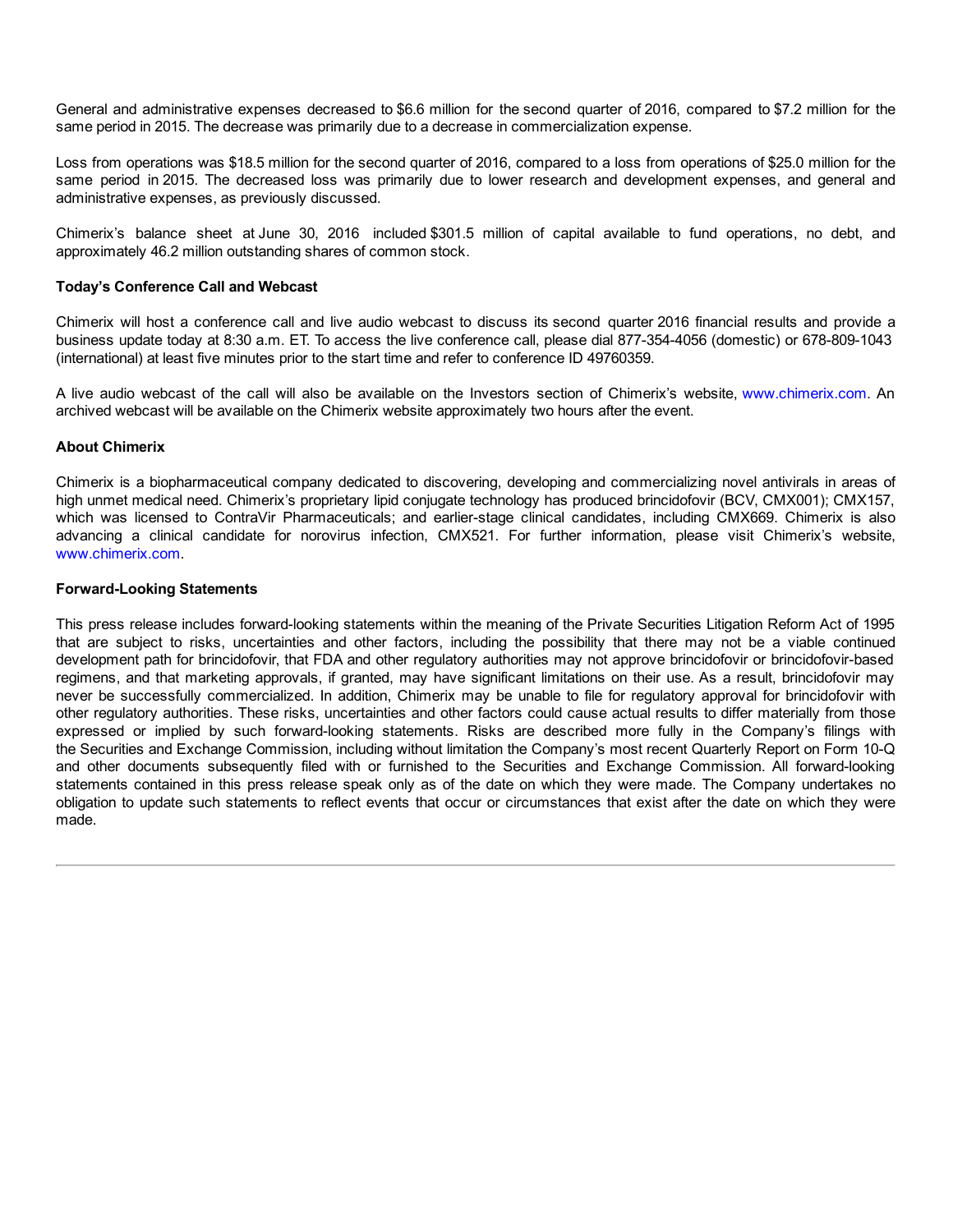**CONTACT:** Investor Relations: ir@chimerix.com

or Jesse Baumgartner Stern Investor Relations Jesse@sternir.com 212-362-1200

Media: Becky Vonsiatsky W2O Group bvonsiatsky@w2ogroup.com 413-478-2003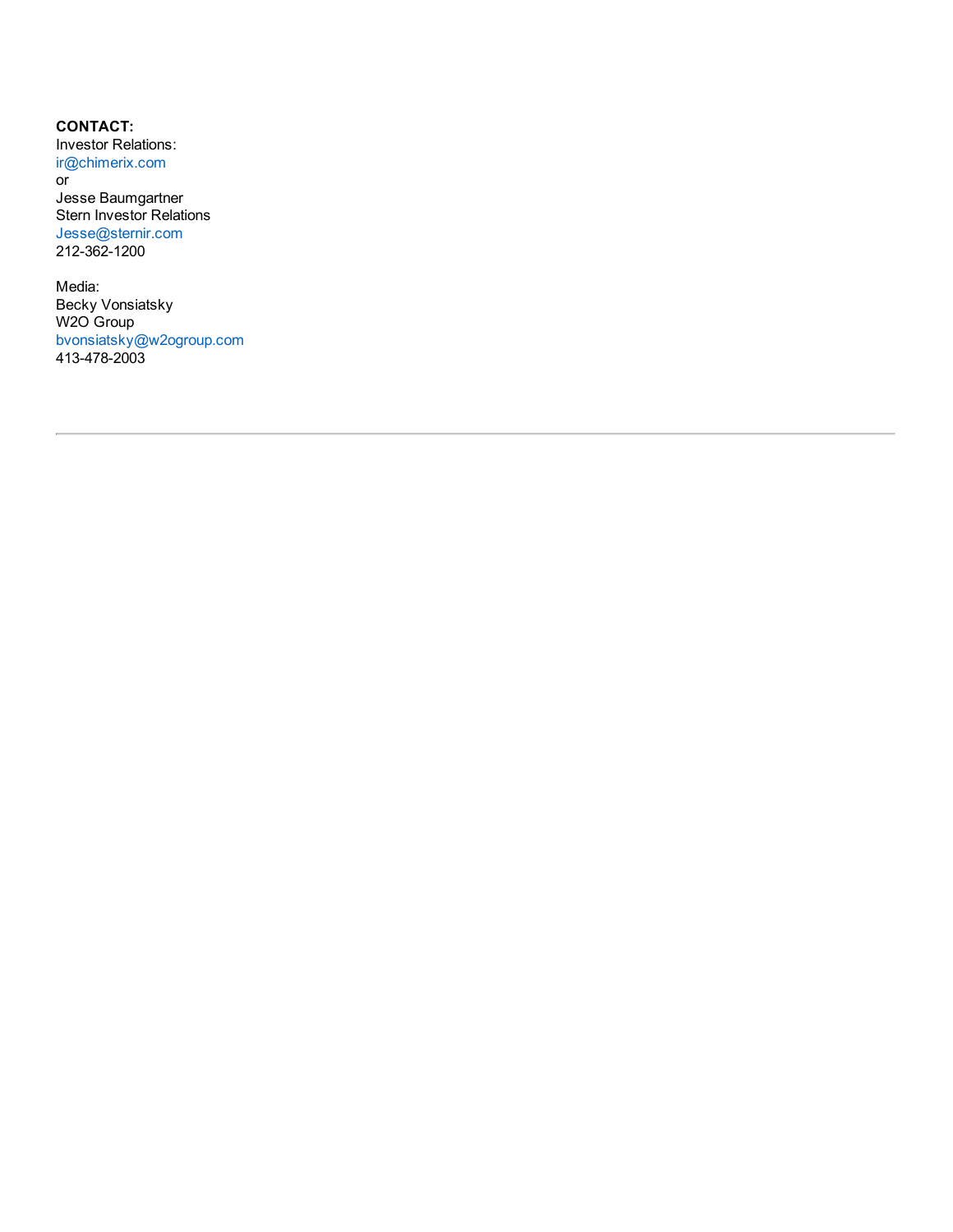#### **CHIMERIX, INC. CONSOLIDATED BALANCE SHEETS (in thousands, except share and per share data) (unaudited)**

|                                                                                                                                           |              | June 30, 2016 | December 31,<br>2015 |            |
|-------------------------------------------------------------------------------------------------------------------------------------------|--------------|---------------|----------------------|------------|
| <b>ASSETS</b>                                                                                                                             |              |               |                      |            |
| Current assets:                                                                                                                           |              |               |                      |            |
| Cash and cash equivalents                                                                                                                 | $\mathbb{S}$ | 32,060        | $\mathbb{S}$         | 20,605     |
| Short-term investments, available-for-sale                                                                                                |              | 240,755       |                      | 199,729    |
| Accounts receivable                                                                                                                       |              | 313           |                      | 2,432      |
| Prepaid expenses and other current assets                                                                                                 |              | 4.761         |                      | 6,071      |
| Total current assets                                                                                                                      |              | 277,889       |                      | 228,837    |
| Long-term investments                                                                                                                     |              | 29,802        |                      | 124,040    |
| Property and equipment, net of accumulated depreciation                                                                                   |              | 3,020         |                      | 3,045      |
| Other long-term assets                                                                                                                    |              | 93            |                      | 70         |
| <b>Total assets</b>                                                                                                                       | $\mathbf S$  | 310,804       | $\mathbb{S}$         | 355,992    |
|                                                                                                                                           |              |               |                      |            |
| <b>LIABILITIES AND STOCKHOLDERS' EQUITY</b>                                                                                               |              |               |                      |            |
| Current liabilities:                                                                                                                      |              |               |                      |            |
| Accounts payable                                                                                                                          | \$           | 4,217         | <sup>\$</sup>        | 10,458     |
| Accrued liabilities                                                                                                                       |              | 6,311         |                      | 9,721      |
| Total current liabilities                                                                                                                 |              | 10,528        |                      | 20,179     |
| Deferred rent                                                                                                                             |              | 306           |                      | 354        |
| <b>Total liabilities</b>                                                                                                                  |              | 10,834        |                      | 20,533     |
|                                                                                                                                           |              |               |                      |            |
| Stockholders' equity:                                                                                                                     |              |               |                      |            |
| Preferred stock, \$0.001 par value, 10,000,000 shares authorized at June 30, 2016 and                                                     |              |               |                      |            |
| December 31, 2015; no shares issued and outstanding as of June 30, 2016 and                                                               |              |               |                      |            |
| December 31, 2015                                                                                                                         |              |               |                      |            |
| Common stock, \$0.001 par value, 200,000,000 shares authorized at June 30, 2016 and                                                       |              |               |                      |            |
| December 31, 2015; 46, 214, 895 and 46, 162, 525 shares issued and outstanding as of<br>June 30, 2016 and December 31, 2015, respectively |              | 46            |                      | 46         |
| Additional paid-in capital                                                                                                                |              | 684,015       |                      | 675,591    |
| Accumulated other comprehensive loss, net                                                                                                 |              | (269)         |                      | (764)      |
| Accumulated deficit                                                                                                                       |              | (383, 822)    |                      | (339, 414) |
| Total stockholders' equity                                                                                                                |              | 299,970       |                      | 335,459    |
| Total liabilities and stockholders' equity                                                                                                | \$           | 310,804       | S                    | 355,992    |
|                                                                                                                                           |              |               |                      |            |